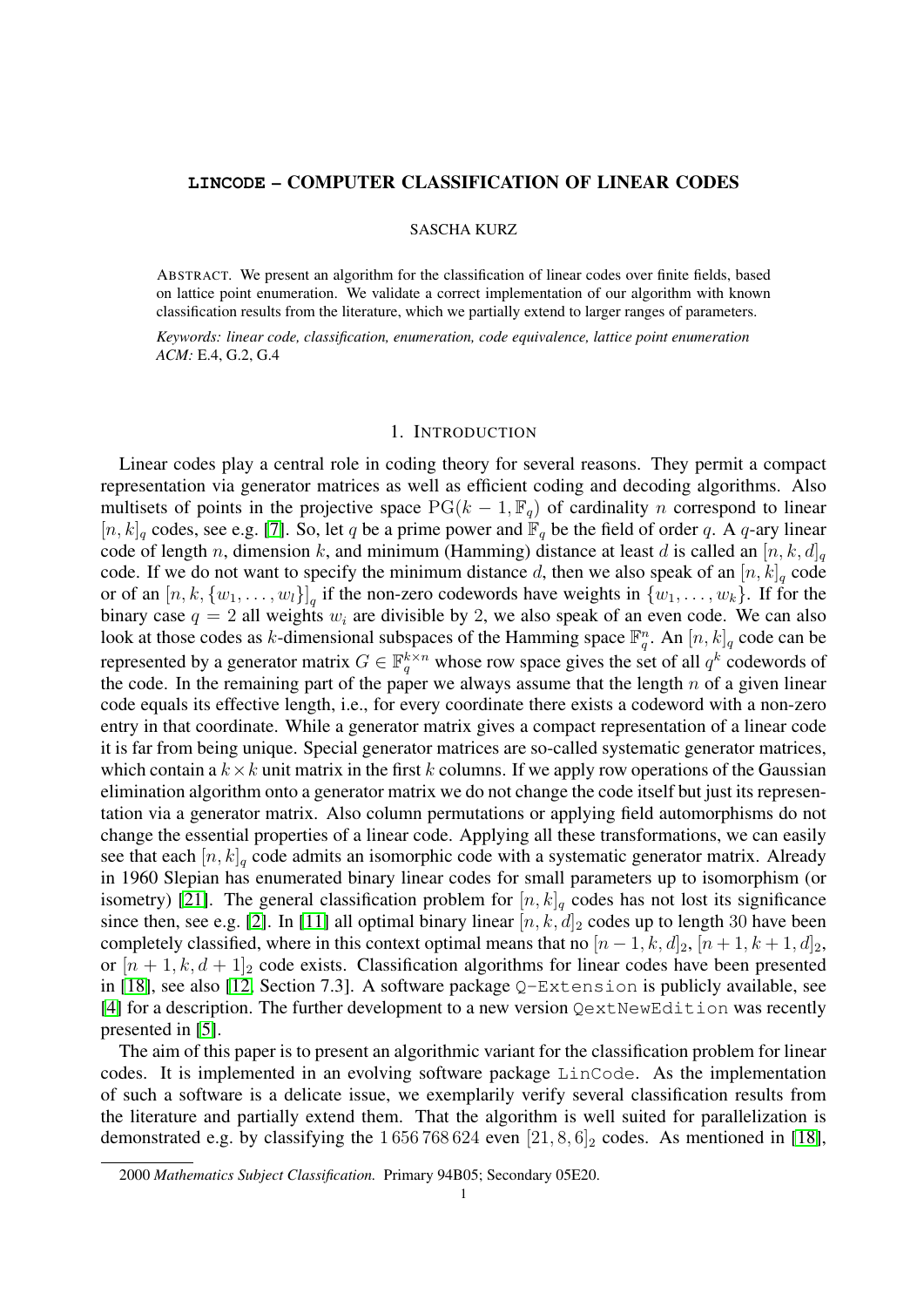one motivation for the exhaustive enumeration of linear codes with some specific parameters is that afterwards the resulting codes can be easily checked for further properties. Exemplarily we do here so for the number of minimal codewords of a linear code, see Subsection [3.1.](#page-9-0)

The remaining part of the paper is organized as follows. In Section [2](#page-1-0) we present the details and the theoretical foundation of our algorithm. Numerical enumeration and classification results for linear codes are listed in Section [3.](#page-6-0) Finally, we draw a brief conclusion in Section [4.](#page-10-0)

# 2. EXTENDING LINEAR CODES

<span id="page-1-0"></span>As mentioned in the introduction, we represent an  $[n, k]_q$  code by a systematic generator matrix  $G \in \mathbb{F}_q^{k \times n}$ , i.e., G is of the form  $G = (I_k|R)$ , where  $I_k$  is the  $k \times k$  unit matrix and  $R \in \mathbb{F}_q^{k \times (n-k)}$ . While this representation is quite compact, it nevertheless can cause serious storage requirements if the number of codes get large. Storing all generator matrices of the even  $[21, 8, 6]_2$  codes, mentioned in the introduction, needs more than  $2.78 \cdot 10^{11}$  bits (1.72  $\cdot$  10<sup>11</sup> bits, if the unit matrices are omitted).

Our general strategy to enumerate linear codes is to start from a (systematic) generator matrix G of a code and to extend G to a generator matrix  $G'$  of a "larger" code. Of course, there are several choices how the shapes of the matrices  $G$  and  $G'$  can be chosen, see e.g. [\[5,](#page-11-7) [18\]](#page-11-4) for some variants. Here we assume the form

$$
G' = \begin{pmatrix} I_k & 0 \dots 0 & R \\ 0 & \underbrace{1 \dots 1}_{r} & \star \end{pmatrix}
$$

where  $G = (I_k|R)$  and  $r \geq 1$ . Note that if G is a systematic generator matrix of an  $[n, k]_q$  code, then G' is a systematic generator matrix of an  $[n + r, k + 1]_q$  code. Typically there will be several choices for the  $\star s$  and some of these can lead to isomorphic codes. So, in any case we will have to face the problem that we are given a set  $C$  of linear codes and we have to sift out all isomorphic copies. In the literature several variants of definitions of isomorphic codes can be found. Here we stick to [\[2,](#page-11-2) Definition 1.4.3] of linearly isometric codes, i.e., linearity and the Hamming distance between pairs of codewords are preserved. This assumption boils down to permutations of the coordinates and applying field automorphisms, see e.g. [\[2,](#page-11-2) Section 1.4] for the details. A classical approach for this problem is to reformulate the linear code as a graph, see [\[3\]](#page-11-8), and then to compare canonical forms of graphs using the software package Nauty [\[17\]](#page-11-9), see also [\[18\]](#page-11-4). In our software we use the implementation from  $Q$ -Extension as well as another direct algorithmic approach implemented in the software CodeCan [\[8\]](#page-11-10). In our software, we can switch between these two tools to sift out isomorphic copies and we plan to implement further variants. The reason to choose two different implementations for the same task is to independently validate results.<sup>[1](#page-1-1)</sup>

It remains to solve the extension problem from a given generator matrix  $G$  to all possible extension candidates  $G'$ . To this end we utilize the geometric description of the linear code generated by G as a multiset M of points in  $PG(k-1, \mathbb{F}_q)$ , where

$$
\mathcal{M} = \left\{ \left\{ \langle g^i \rangle \, : \, 1 \le i \le n \right\} \right\},^2
$$

 $g^i$  are the n columns of G, and  $\langle v \rangle$  denotes the row span of a column vector v. In general, the 1dimensional subspaces of  $\mathbb{F}_q^k$  are the points of  $PG(k-1, \mathbb{F}_q)$ . The  $(k-1)$ -dimensional subspaces

<span id="page-1-1"></span><sup>&</sup>lt;sup>1</sup>Moreover, there are some technical limitations when applying  $Q$ -Tools from  $Q$ -Extension to either many codes or codes with a huge automorphism group. Also the field size is restricted to be at most 4. As far as we know, the new version QextNewEdition does not have such limitations.

<span id="page-1-2"></span><sup>&</sup>lt;sup>2</sup>We use the notation  $\{\{\cdot\}\}\$ to emphasize that we are dealing with multisets and not ordinary sets. A more precise way to deal with a multiset M in PG( $k-1, \mathbb{F}_q$ ) is to use a characteristic function  $\chi$  which maps each point P of  $PG(k-1,\mathbb{F}_q)$  to an integer, which is the number of occurences of P in M. With this, the cardinality  $\#\mathcal{M}$  can be writen as the sum over  $m(P)$  for all points P of PG( $k - 1$ ,  $\mathbb{F}_q$ ).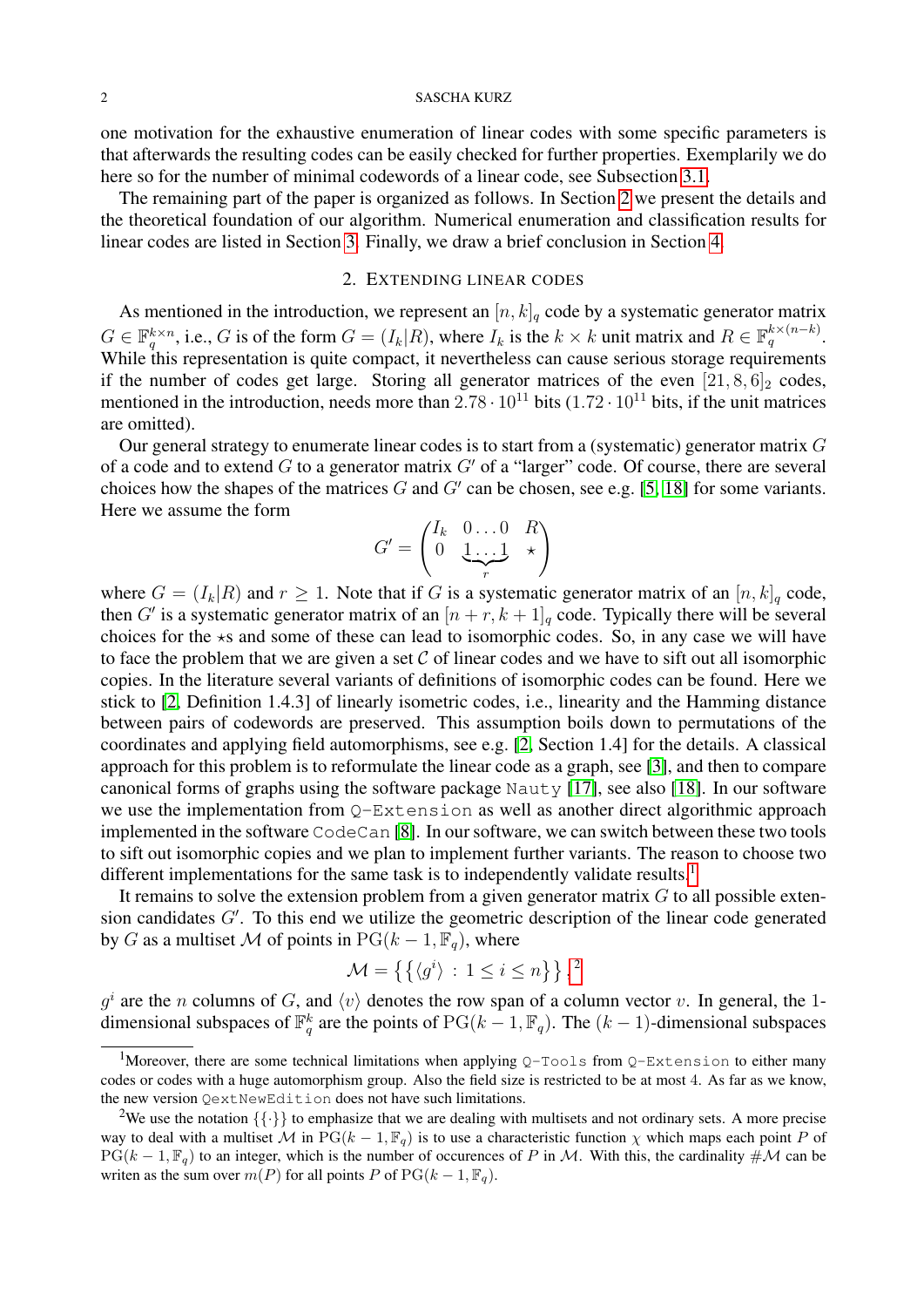of  $\mathbb{F}_q^k$  are called the hyperplanes of  $PG(k-1, \mathbb{F}_q)$ . By  $m(P)$  we denote the multiplicity of a point  $P \in \mathcal{M}$ . We also say that a column  $g^i$  of the generator matrix has multiplicity  $m(P)$ , where  $P = \langle g^i \rangle$  is the corresponding point, noting that the counted columns can differ by a scalar factor. Similarly, let M' denote the multiset of points in PG( $(k + 1) - 1$ ,  $\mathbb{F}_q$ ) that corresponds to the code generated by the generator matrix  $G'$ . Note that our notion of isomorphic linear codes goes in line with the notion of isomorphic multisets of points in projective spaces, see [\[7\]](#page-11-0). Counting column multiplicities indeed partially takes away the inherent symmetry of the generator matrix of a linear code, i.e., the ordering of the columns and multiplications of columns with non-zero field elements is not specified explicitly any more. If the column multiplicity of every column is exactly one, then the code is called projective.

Our aim is to reformulate the extension problem  $G \to G'$  as an enumeration problem of integral points in a polyhedron. Let  $W \subseteq \{i\Delta : a \leq i \leq b\} \subseteq \mathbb{N}_{\geq 1}$  be a set of feasible weights for the non-zero codewords, where we assume  $1 \le a \le b$  and  $\Delta \ge 1$ .<sup>[3](#page-2-0)</sup> Linear codes where all weights of the codewords are divisible by  $\Delta$  are called  $\Delta$ -divisible and introduced by Ward, see e.g. [\[22,](#page-11-11) [23\]](#page-11-12).

The non-zero codewords of the code generated by the generator matrix  $G$  correspond to the non-trivial linear combinations of the rows of G (over  $\mathbb{F}_q$ ). In the geometric setting, i.e., where an  $[n, k]_q$  code C is represented by a multiset M, each non-zero codeword  $c \in C$  corresponds to a hyperplane H of the projective space  $PG(k-1, \mathbb{F}_q)$ . (More precisely,  $\mathbb{F}_q^* \cdot c$  is in bijection to H, where  $\mathbb{F}_q^* = \mathbb{F}_q \setminus \{0\}$ .) With this, the Hamming weight of a codeword c is given by

$$
n - \sum_{P \in \text{PG}(k-1, \mathbb{F}_q) : P \in \mathcal{M}, P \leq H} m(P),
$$

see [\[7\]](#page-11-0). By  $P_k$  we denote the set of points of  $PG(k-1, \mathbb{F}_q)$  and by  $\mathcal{H}_k$  the set of hyperplanes.

<span id="page-2-2"></span>**Lemma 2.1.** Let G be a systematic generator matrix of an  $[n, k]_q$  code C whose non-zero weights *are contained in*  $\{i\Delta : a \leq i \leq b\} \subseteq \mathbb{N}_{\geq 1}$ *. By*  $c(P)$  *we denote the number of columns of* G *whose row span equals* P *for all points* P *of*  $PG(k-1, \mathbb{F}_q)$  *and set*  $c(\mathbf{0}) = r$  *for some integer*  $r \geq 1$ *. With this let* S(G) *be the set of feasible solutions of*

<span id="page-2-1"></span>
$$
\Delta y_H + \sum_{P \in \mathcal{P}_{k+1} : P \le H} x_P = n - a\Delta \qquad \forall H \in \mathcal{H}_{k+1} \tag{2.1}
$$

$$
\sum_{q \in \mathbb{F}_q} x_{\langle (u|q) \rangle} = c(\langle u \rangle) \qquad \forall \langle u \rangle \in \mathcal{P}_k \cup \{0\} \tag{2.2}
$$

$$
x_{\langle e_i \rangle} \ge 1 \qquad \forall 1 \le i \le k+1 \tag{2.3}
$$

$$
x_P \in \mathbb{N} \qquad \forall P \in \mathcal{P}_{k+1} \tag{2.4}
$$

$$
y_H \in \{0, ..., b - a\} \quad \forall H \in \mathcal{H}_{k+1},
$$
\n(2.5)

where  $e_i$  denotes the ith unit vector in  $\mathbb{F}_q^{k+1}$ . Then, for every systematic generator matrix G' of *an* [n + r, k + 1]<sup>q</sup> *code* C <sup>0</sup> *whose first* k *rows coincide with* G *and whose weights of its non-zero codewords are contained in*  $\{i\Delta : a \leq i \leq b\}$ *, we have a solution*  $(x, y) \in S(G)$  *such that* G' *has exactly*  $x_P$  *columns whose row span is equal to* P *for each*  $P \in \mathcal{P}_{k+1}$ *.* 

*Proof.* Let such a systematic generator matrix  $G'$  be given and  $x_P$  denote the number of columns of G' whose row span is equal to P for all points  $P \in \mathcal{P}_{k+1}$ . Since G' is systematic, Equation [\(2.3\)](#page-2-1) is satisfied. As G' arises by appending a row to G, also Equation [\(2.2\)](#page-2-1) is satisfied for all  $P \in \mathcal{P}_k$ . For  $P = 0$  Equation [\(2.2\)](#page-2-1) is just the specification of r. Obviously, the  $x_P$  are non-negative

<span id="page-2-0"></span><sup>&</sup>lt;sup>3</sup>Choosing  $\Delta = 1$  such a representation is always possible. Moreover, in many applications we can choose  $\Delta > 1$ quite naturally. I.e., for optimal binary linear  $[n, k, d]_2$  codes with even minimum distance d, i.e., those with maximum possible d, we can always assume that there exists an *even* code, i.e., a code where all weights are divisible by 2.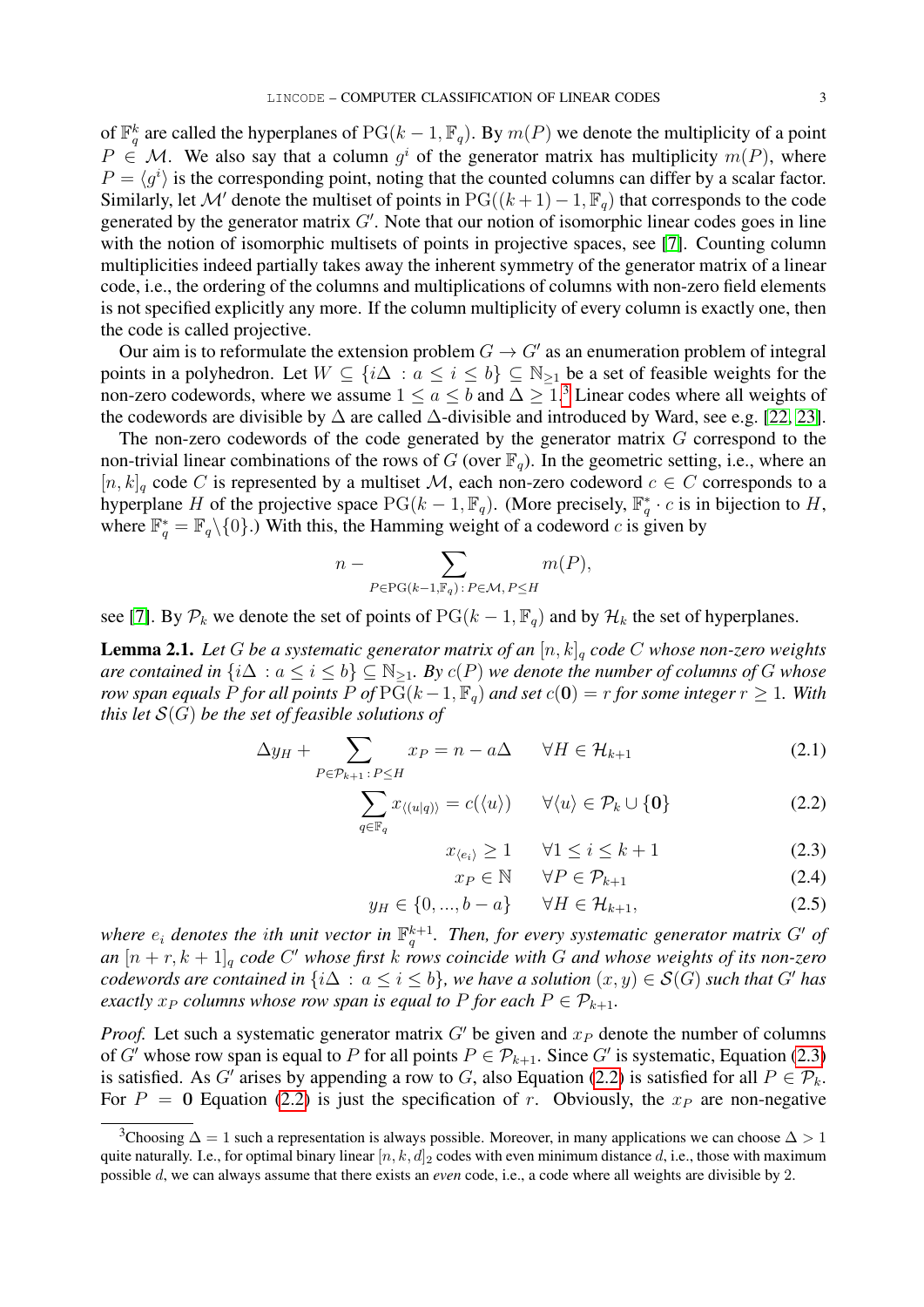integers. The conditions [\(2.1\)](#page-2-1) and [\(2.5\)](#page-2-1) correspond to the restriction that the weights are contained in  $\{i\Delta : a \leq i \leq b\}$ .  $\Box$ 

We remark that some of the constraints  $(2.1)$  are automatically satisfied since the subcode C of C' satisfies all constraints on the weights. If there are further forbidden weights in  $\{i\Delta : a \leq i \leq n\}$  $b$ } then, one may also use the approach of Lemma [2.1,](#page-2-2) but has to filter out the integer solutions that correspond to codes with forbidden weights. Another application of this first generate, then filter strategy is to remove some of the constraints [\(2.1\)](#page-2-1), which speeds up, at least some, lattice point enumeration algorithms. In our implementation we use Solvediophant [\[24\]](#page-11-13), which is based on the LLL algorithm [\[15\]](#page-11-14), to enumerate the integral points of the polyhedron from Lemma [2.1.](#page-2-2)

Noting that each  $[n', k', W]_q$  code, where  $W \subseteq \mathbb{N}$  is a set of weights, can indeed be obtained by extending<sup>[4](#page-3-0)</sup> all possible  $[n'-r, k'-1, W]_q$  codes via Lemma [2.1,](#page-2-2) where  $1 \le r \le n'-k'+1$ , already gives an algorithm for enumerating and classifying  $[n', k', W]_q$  codes. (For  $k' = 1$  there exists a unique code for each weight  $w \in W$ , which admits a generator matrix consisting of w ones.) However, the number of codes C with generator matrix G that yield the same  $[n', k', W]_q$ code C' with generator matrix G' can grow exponentially with k'. We can limit this growth a bit by studying the effect of the extension operation and its reverse on some code invariants.

<span id="page-3-2"></span>**Lemma 2.2.** Let C' be an  $[n', k', W]_q$  code with generator matrix G'. If G' contains a column g' of  $multiplicity \ r \geq 1,$  then there exists a generator matrix  $G$  of an  $[n'-r,k'-1,W]_q$  code  $C$  such that *the extension of* G *via Lemma [2.1](#page-2-2) yields at least one code that is isomorphic to* C 0 *. Moreover, if*  $\Lambda$  is the maximum column multiplicity of *G'*, without counting the columns whose row span equals  $\langle g' \rangle$ , then the maximum column multiplicity of G is at least  $\Lambda$ .

*Proof.* Consider a transform  $\tilde{G}$  of  $G'$  such that the column  $g'$  of  $G'$  is turned into the jth unit vector  $e_j$  for some integer  $1 \leq j \leq k'$ . Of course also  $\tilde{G}$  is a generator matrix of C'. Now let  $\hat{G}$  be the  $(k'-1) \times (n'-r)$ -matrix over  $\mathbb{F}_q$  that arises from  $\tilde{G}$  after removing the r occurrences of the columns with row span  $\langle e_i \rangle$  and additionally removing the jth row. Note that the non-zero weights of the linear code generated by  $\hat{G}$  are also contained in W. If G is a systematic generator matrix of the the linear code C generated by  $\hat{G}$ , then Lemma [2.1](#page-2-2) applied to G with the chosen parameter r yields especially a linear code with generator matrix  $G'$  as a solution. By construction the effective length of C is indeed  $n' - r$ . Finally, note that removing a row from a generator matrix does not decrease column multiplicities.

<span id="page-3-1"></span>**Corollary 2.3.** Let C' be an  $[n', k', W]_q$  code with generator matrix G' and minimum column *multiplicity* r. Then there exists a generator matrix G of an  $[n'-r, k'-1, W]_q$  code C with *minimum column multiplicity at least* r *such that the extension of* G *via Lemma [2.1](#page-2-2) yields at least one code that is isomorphic C'.* 

Corollary [2.3](#page-3-1) has multiple algorithmic implications. If we want to classify all  $[n, k, W]_q$  codes, then we need the complete lists of  $[\leq n-1, k-1, W]_q$  codes, where  $[\leq n', k', W'_q]$  codes are those with an effective length of at most n'. Given an  $[n', k-1, W]_q$  code with  $n' \leq n-1$  we only need to extend those codes which have a minimum column multiplicity of at least  $n - n'$  via Lemma [2.1.](#page-2-2) If  $n - n' > 1$  this usually reduces the list of codes, where an extensions needs to be computed. Once the set  $\mathcal{S}(G)$  of feasible solutions is given, we can also sift out some solutions before applying the isomorphism sifting step. Corollary [2.3](#page-3-1) allows us to ignore all resulting codes which have a minimum column multiplicity strictly smaller than  $n - n'$ . Note that when we know  $x_P > 0$ , which we do know e.g. for  $P = \langle e_i \rangle$ , where  $1 \le i \le k + 1$ , then we can add the

<span id="page-3-0"></span><sup>&</sup>lt;sup>4</sup>This operation is also called *lengthening* in the coding theoretic literature, i.e., both the effective length  $n$  and the dimension k is increased, while one usually assumes that the redundancy  $n - k$  remains fix. The reverse operation is called *shortening*.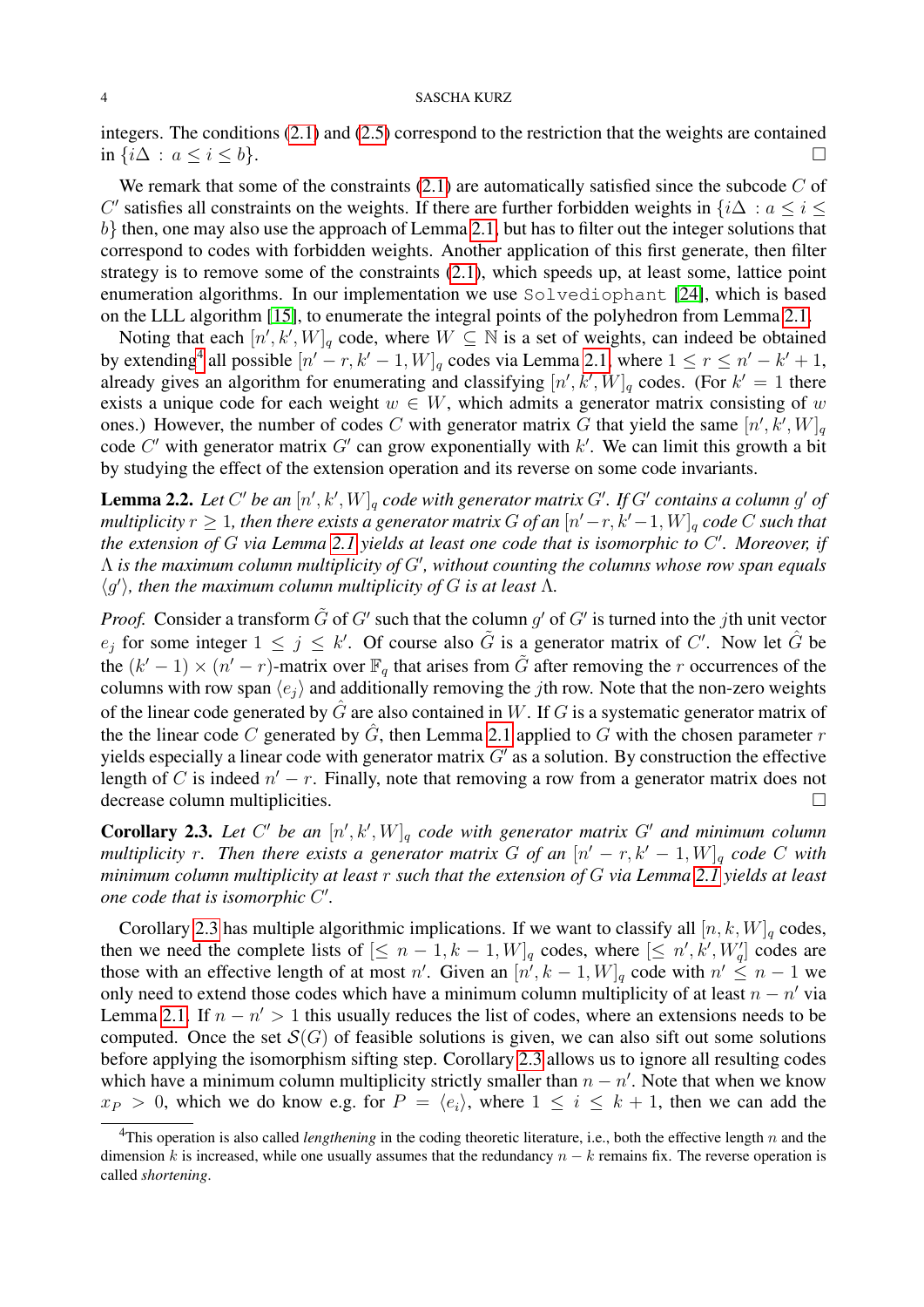valid inequality  $x_P \geq n - n'$  to the inequality system from Lemma [2.1.](#page-2-2) We call the application of the extension step of Lemma [2.1](#page-2-2) under these extra assumptions *canonical length extension* or *canonical lengthening*.

As an example we consider the  $[7, 2]_2$  code that arises from two codewords of Hamming weight 4 whose support intersect in cardinality 1, i.e., their sum has Hamming weight 6. A direct construction gives the generator matrix

$$
G_1 = \begin{pmatrix} 1 & 1 & 1 & 1 & 0 & 0 & 0 \\ 0 & 0 & 0 & 1 & 1 & 1 & 1 \end{pmatrix},
$$

which can be transformed into

$$
G_2 = \begin{pmatrix} 1 & 1 & 1 & 1 & 0 & 0 & 0 \\ 1 & 1 & 1 & 0 & 1 & 1 & 1 \end{pmatrix}.
$$

Now column permutations are necessary to obtain a systematic generator matrix

$$
G_3 = \begin{pmatrix} 1 & 0 & 0 & 0 & 1 & 1 & 1 \\ 0 & 1 & 1 & 1 & 1 & 1 & 1 \end{pmatrix}.
$$

Note that  $G_2$  and  $G_3$  do not generate the same but only isomorphic codes. Using the canonical length extension the systematic generator matrix

$$
G_0 = \begin{pmatrix} 1 & 1 & 1 & 1 \end{pmatrix}
$$

of a single codeword of Hamming weight 4 cannot be extended to  $G_3$ , since we would need to choose  $r = 3$  to get from a  $[4, 1]_2$  code to a  $[7, 2]_2$  code, while the latter code has a minimum column multiplicity of 1. However, the unique codeword with Hamming weight 6 and systematic generator matrix

 $G = \begin{pmatrix} 1 & 1 & 1 & 1 & 1 & 1 \end{pmatrix}$ 

can be extended to

$$
G_4 = \begin{pmatrix} 1 & 0 & 1 & 1 & 1 & 1 & 1 \\ 0 & 1 & 0 & 0 & 1 & 1 & 1 \end{pmatrix},
$$

which generates the same code as  $G_3$ . So, we needed to consider an extension of a  $[6, 1]_2$  code to a  $[7, 2]_2$  code. Now let us dive into the details of the integer linear programming formulation of Lemma [2.1.](#page-2-2) In our example we have  $k = 1$  and  $q = 2$ , so that  $\mathcal{P}_1 = \{ \langle (1) \rangle \}$ , and

$$
\mathcal{P}_2 = \left\{ \left\langle \begin{pmatrix} 1 \\ 0 \end{pmatrix} \right\rangle, \left\langle \begin{pmatrix} 0 \\ 1 \end{pmatrix} \right\rangle, \left\langle \begin{pmatrix} 1 \\ 1 \end{pmatrix} \right\rangle \right\}.
$$

The multiplicities corresponding to the columns of  $G$  and  $r$  are given by

$$
c(\langle (1) \rangle) = 6 \quad \text{and} \quad c(\langle (0) \rangle) = 1.
$$

Due to constraint [\(2.2\)](#page-2-1) we have

$$
x_{\langle e_1 \rangle} + x_{\langle e_1 + e_2 \rangle} = 6 \quad \text{and} \quad x_{\langle e_2 \rangle} = 1.
$$

Constraint [\(2.3\)](#page-2-1) reads

$$
x_{\langle e_1 \rangle} \ge 1
$$
 and  $x_{\langle e_2 \rangle} \ge 1$ .

In order to write down constraint  $(2.1)$ , we need to specify the set W of allowed weights. Let us choose  $W = \{4, 6\}$ , i.e.,  $\Delta = 2$ ,  $a = 2$ , and  $b = 3$ . If we label the hyperplanes by  $\mathcal{H} = \{1, 2, 3\}$ , for the ease of notation, we obtain

$$
2y_1 + x_{\langle e_2 \rangle} = 3,
$$
  
\n
$$
2y_2 + x_{\langle e_1 + e_2 \rangle} = 3,
$$
 and  
\n
$$
2y_3 + x_{\langle e_1 \rangle} = 3.
$$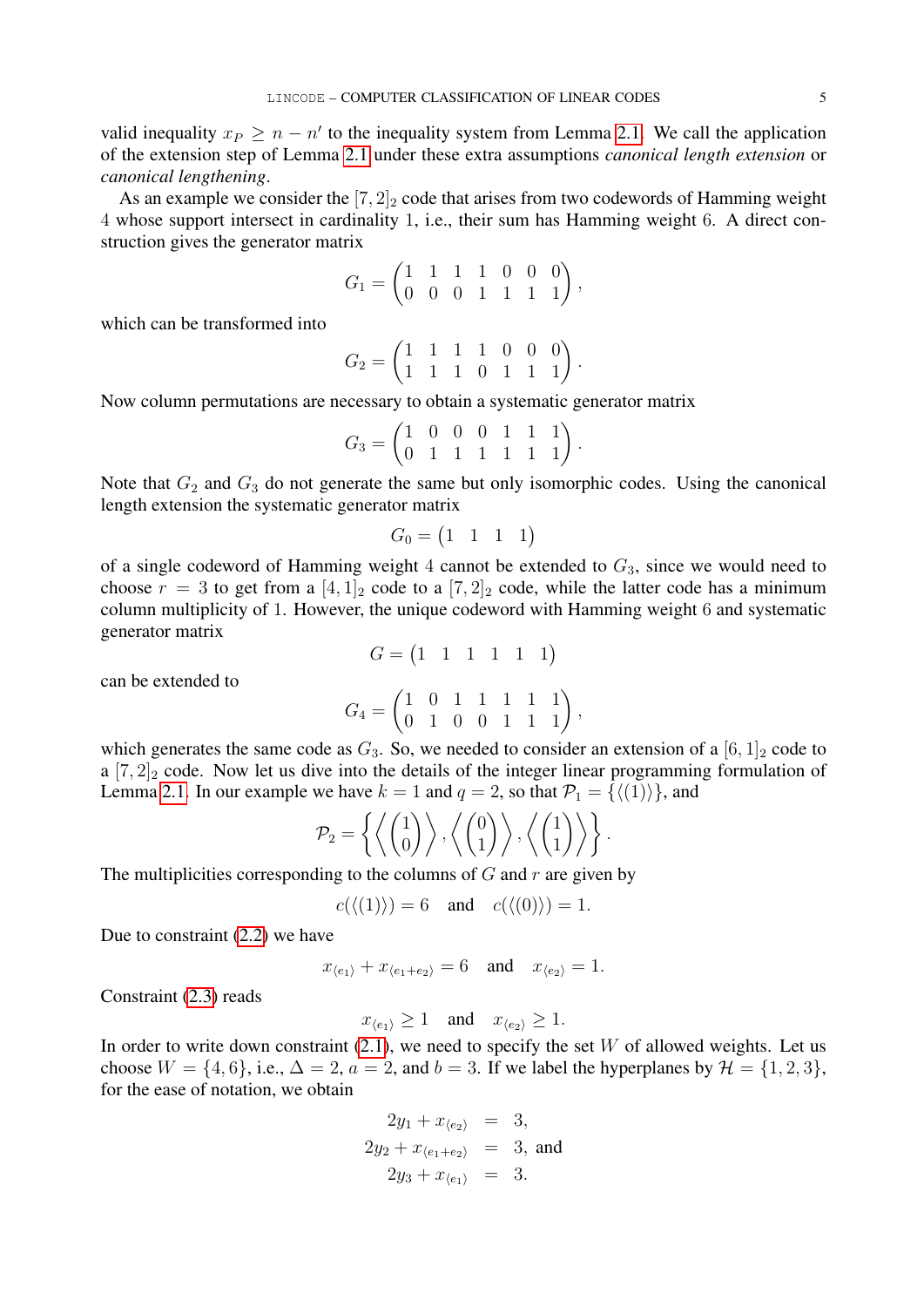Since the  $y_i$  are in  $\{0, 1\}$  we have  $x_{\langle e_1 \rangle} \leq 3$  and  $x_{\langle e_1 + e_2 \rangle} \leq 3$ , so that  $x_{\langle e_1 \rangle} = 3$  and  $x_{\langle e_1 + e_2 \rangle} = 3$ . The remaining variables are given by  $x_{\langle e_2 \rangle} = 1$ ,  $y_1 = 1$ ,  $y_2 = 0$ , and  $y_3$ . Thus, in our example there is only one unique solution, which then corresponds to generator matrix  $G_4$  (without specifying the exact ordering of the columns of  $G_4$ ).

Note that for the special situation  $k + 1 = 2$ , every hyperplane of  $\mathcal{P}_2$  consists of a unique point. The set of column or point multiplicities is left invariant by every isometry of a linear code. For hyperplanes in  $PG(k+1, \mathbb{F}_q)$  or non-zero codewords of C' a similar statement applies. To this end we introduce the weight enumerator  $w_C(x) = \sum_{i=0}^n A_i x^i$  of a linear code C, where  $A_i$  counts the number of codewords of Hamming weight exactly i in C. Of course, the weight enumerator  $w_C(x)$ of a linear code  $C$  does not depend on the chosen generator matrix  $C$ . The geometric reformulation uses the number  $a_i$  of hyperplanes  $H \in \mathcal{H}_k$  with  $\#H \cap \mathcal{M} := \sum_{P \in \mathcal{P}_k \colon P \in \mathcal{M}, P \le H} m(P) = i$ . The counting vector  $(a_0, \ldots, a_n)$  is left unchanged by isometries. One application of the weight enumerator in our context arises when we want to sift out isomorphic copies from a list  $C$  of linear codes. Clearly, two codes whose weight enumerators do not coincide, cannot be isomorphic. So, we can first split  $\mathcal C$  according to the occurring different weight enumerators and then apply one of the mentioned algorithms for the ismorphism filtering on the smaller parts separately. We can even refine this invariant a bit more. For a given  $[n, k]_q$  code C with generator matrix G and corresponding multiset  ${\cal M}$  let  ${\cal M}$  be the set of different elements in  ${\cal M}$ , i.e.,  $\#{\cal M}=\sum_{P\in \widetilde{\cal M}}m(P),$ which means that we ignore the multiplicities in  $\widetilde{M}$ . With this we can refine Lemma [2.2:](#page-3-2)

<span id="page-5-0"></span>**Lemma 2.4.** Let C be an  $[n, k, W]_q$  code with generator matrix G and M,  $\widetilde{M}$  as defined above. *For each*  $P \in \widetilde{\mathcal{M}}$  *there exists a generator matrix*  $G_P$  *of an*  $[n - m(P), k - 1]_q$  *code such that the extension of*  $G_P$  *via Lemma* [2.1](#page-2-2) *yields at least one code that is isomorphic to*  $\overline{C}$ *.* 

Now we can use the possibly different weight enumerators of the subcodes generated by  $G_P$  to distinguish some of the extension paths.

<span id="page-5-1"></span>**Corollary 2.5.** Let C' be an  $[n', k', W]_q$  code with generator matrix G', minimum column multiplic*ity* r, and M, M as defined above. Then there exists a generator matrix G of an  $[n'-r, k'-1, W]_q$ *code* C *such that the extension of* G *via Lemma [2.1](#page-2-2) yields at least one code that is isomorphic* C 0 and the weight enumerator  $w_C(x)$  is lexicographically minimal among the weight enumerators  $w_{C_P}(x)$  for all  $P \in \mathcal{M}$  with column multiplicity r in C', where  $C_P$  is the linear code generated by *the generator matrix*  $G_P$  *from Lemma* [2.4.](#page-5-0)

We remark that the construction for subcodes, as described in Lemma [2.4,](#page-5-0) can also be applied for points  $P \in \mathcal{P}_k \backslash \mathcal{M}$ . And indeed, we obtain an  $[n - m(P), k - 1]_q = [n, k - 1]_q$  code, i.e., the effective length does not decrease, while the dimension decreases by one.

The algorithmic implication of Corollary [2.5](#page-5-1) is the following. Assume that we want to extend an  $[n, k, W]_q$  code C with generator matrix G to an  $[n + r, k + 1, W]_q$  code C' with generator matrix  $G'$ . If the minimum column multiplicity of C is strictly smaller than r, then we do not need to compute any extension at all. Otherwise, we compute the set  $\mathcal{S}(G)$  of solutions according to Lemma [2.1.](#page-2-2) If a code C' with generator matrix G', corresponding to a solution in  $\mathcal{S}(G)$ , has a minimum column multiplicity which does not equal  $r$ , then we can skip this specific solution. For all other candidates let  $\overline{M} \subseteq \mathcal{P}_{k+1}$  the set of all different points spanned by the columns of G' that have multiplicity exactly r. By our previous assumption M is not the empty set. If  $w_C(x)$  is the lexicographically minimal weight enumerator among all weight enumerators  $w_{C_P}(x)$ , where  $P \in \overline{\mathcal{M}}$  and  $C_P$  is generated by the generator matrix  $G_P$  from Lemma [2.4,](#page-5-0) then we store  $C'$  and skip it otherwise. We call the application of the extension step of Lemma [2.1](#page-2-2) under these extra assumptions *lexicographical extension* or *lexicographical lengthening*.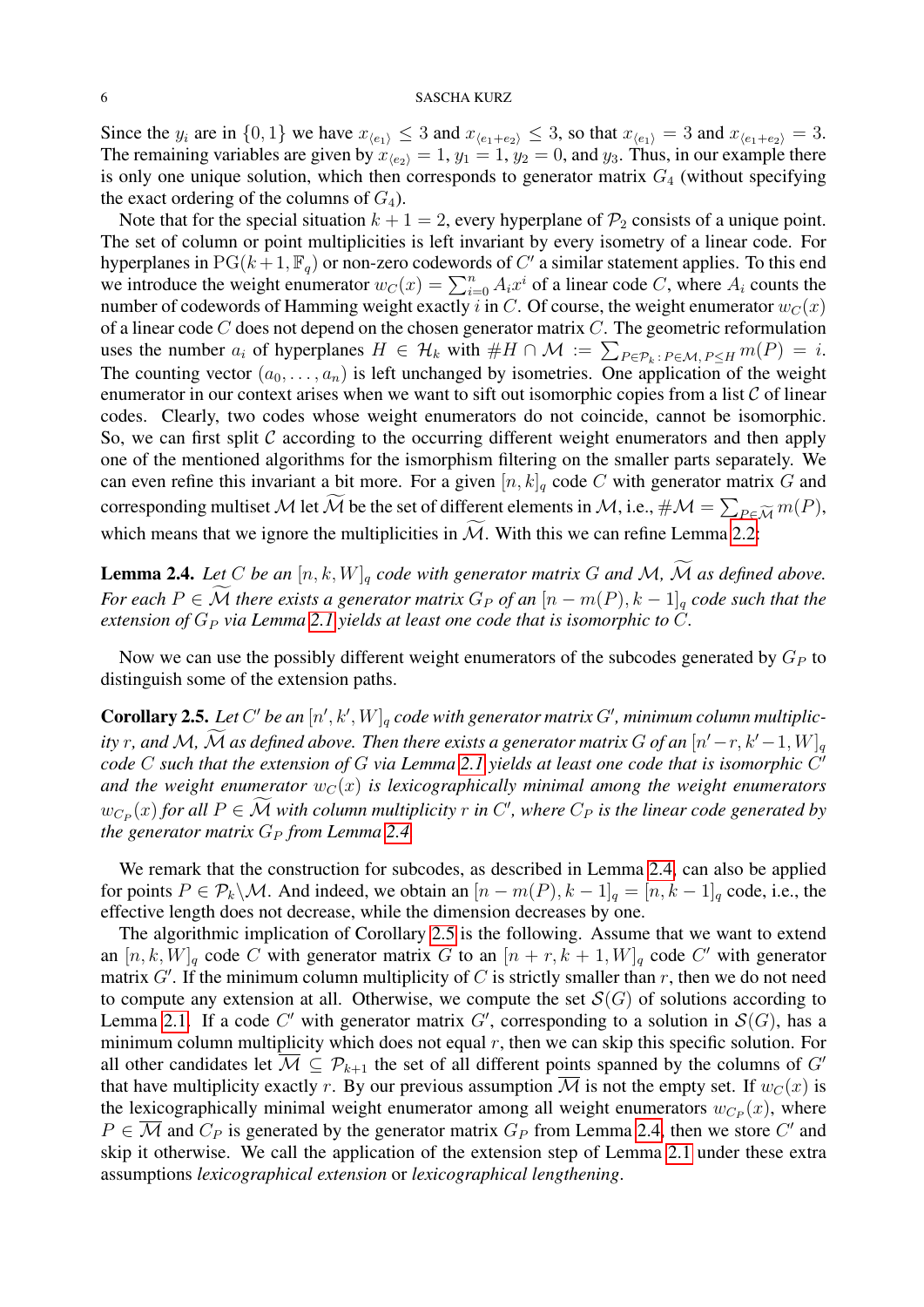Lexicographical lengthening drastically decrease the ratio between the candidates of linear codes that have to be sifted out and the resulting number of non-isomorphic codes. This approach also allows parallelization of our enumeration algorithm, i.e., given an exhaustive list C of all  $[n, k, W]_q$ codes and an integer  $r \geq 1$ , we can split C into subsets  $C_1, \ldots, C_l$  according to their weight enumerators. If the  $[n + r, k + 1, W]_q$  code C' arises by lexicographical lengthening from a code in  $\mathcal{C}_i$  and the  $[n + r, k + 1, W]_q$  code  $C''$  arises by lexicographical lengthening from a code in  $\mathcal{C}_j$ , where  $i \neq j$ , then C' and C'' cannot be isomorphic. As an example, when constructing the even  $[21, 8, 6]_2$  codes from the 17 927 353  $[20, 7, 6]_2$  codes, we can split the construction into more than

#### 3. NUMERICAL RESULTS

1000 parallel jobs. If we do not need the resulting list of 1 656 768 624 linear codes for any further

<span id="page-6-0"></span>computations, there is no need to store the complete list of codes during the computation.

As the implementation of a practically efficient algorithm for the classification of linear codes is a delicate issue, we exemplarily verify several classification results from the literature. Efficiency is demonstrated by partially extending some of these enumeration results. In Subsection [3.1](#page-9-0) we show up some applications how exhaustive lists of linear codes can be used to find the extremal values of certain parameters of linear codes.

In [\[12,](#page-11-5) Research Problem 7.2] the authors ask for the classification of  $[n, k, 3]_2$  codes for  $n > 14$ . In Table [1](#page-6-1) we extend their Table 7.7 to  $n \leq 16$ .

| n/k            |              | 2  | 3   | 4    | 5      | 6      |                                                                        | 8                     | 9      | 10    |     |
|----------------|--------------|----|-----|------|--------|--------|------------------------------------------------------------------------|-----------------------|--------|-------|-----|
| 3              | 1            |    |     |      |        |        |                                                                        |                       |        |       |     |
| $\overline{4}$ | $\mathbf{1}$ |    |     |      |        |        |                                                                        |                       |        |       |     |
| 5              | 1            |    |     |      |        |        |                                                                        |                       |        |       |     |
| 6              | 1            | 3  |     |      |        |        |                                                                        |                       |        |       |     |
| 7              | 1            | 4  | 4   |      |        |        |                                                                        |                       |        |       |     |
| 8              | 1            | 6  | 10  |      |        |        |                                                                        |                       |        |       |     |
| 9              | 1            | 8  | 23  | 23   | 5      |        |                                                                        |                       |        |       |     |
| 10             | 1            | 10 | 42  | 76   | 41     | 4      |                                                                        |                       |        |       |     |
| 11             | 1            | 12 | 71  | 207  | 227    | 60     | 3                                                                      |                       |        |       |     |
| 12             | 1            | 15 | 115 | 509  | 1012   | 636    | 86                                                                     | $\mathcal{D}_{\cdot}$ |        |       |     |
| 13             |              | 17 | 174 | 1127 | 3813   | 4932   | 1705                                                                   | 110                   |        |       |     |
| 14             | 1            | 20 | 255 | 2340 | 12836  | 31559  | 24998                                                                  | 4467                  | 127    |       |     |
| 15             | 1            | 23 | 364 | 4606 | 39750  | 176582 | 293871                                                                 | 132914                | 11507  | 143   |     |
| 16             | 1            | 26 | 505 | 8685 | 115281 | 896316 | 2955644                                                                | 3048590               | 733778 | 28947 | 144 |
|                |              |    |     |      |        |        | TABLE 1. The number of inequivalent $[n, k, 3]_2$ codes for $n \le 16$ |                       |        |       |     |

<span id="page-6-1"></span>We remark that the entries [\[12,](#page-11-5) Table 7.7] are given for the number of  $[\leq n, k, 3]_2$  codes in our notation, i.e., the numbers in Table [1](#page-6-1) above an entry have to be summed up to be directly compareable. Blank entries correspond to the non-existence of any code with these parameters, i.e., there is no  $[4, 2, 3]_2$  code and also no  $[16, 12, 3]_2$  code. Obviously, there is a unique  $[n, 1, 3]_2$ codes for each  $n \geq 3$  and it is not too hard to show that the number of inequivalent  $[n, 2, 3]_2$ codes is given by  $\sqrt{\frac{(n-4)(n-3)(2n-7)}{6}}$ 1 for each  $n \geq 3$ . For each dimension  $k \geq 1$  the maximum possible length n of an  $[n, k, 3]_2$  code is also known. I.e., for each integer  $r \geq 2$  there exists a unique  $[2^r - 1, 2^r - r - 1, 3]_2$  code, which is called the  $(2^r - 1, 2^r - r - 1)$  *Hamming code.* Other "optimal" codes can be obtained by shortening. E.g., there exist  $[16 + l, 11 + l, 3]_2$  codes for  $0 \le l \le 15$ . Their numbers are given by 144, 129, 113, 91, 67, 50, 34, 21, 14, 9, 5, 3, 2, 1,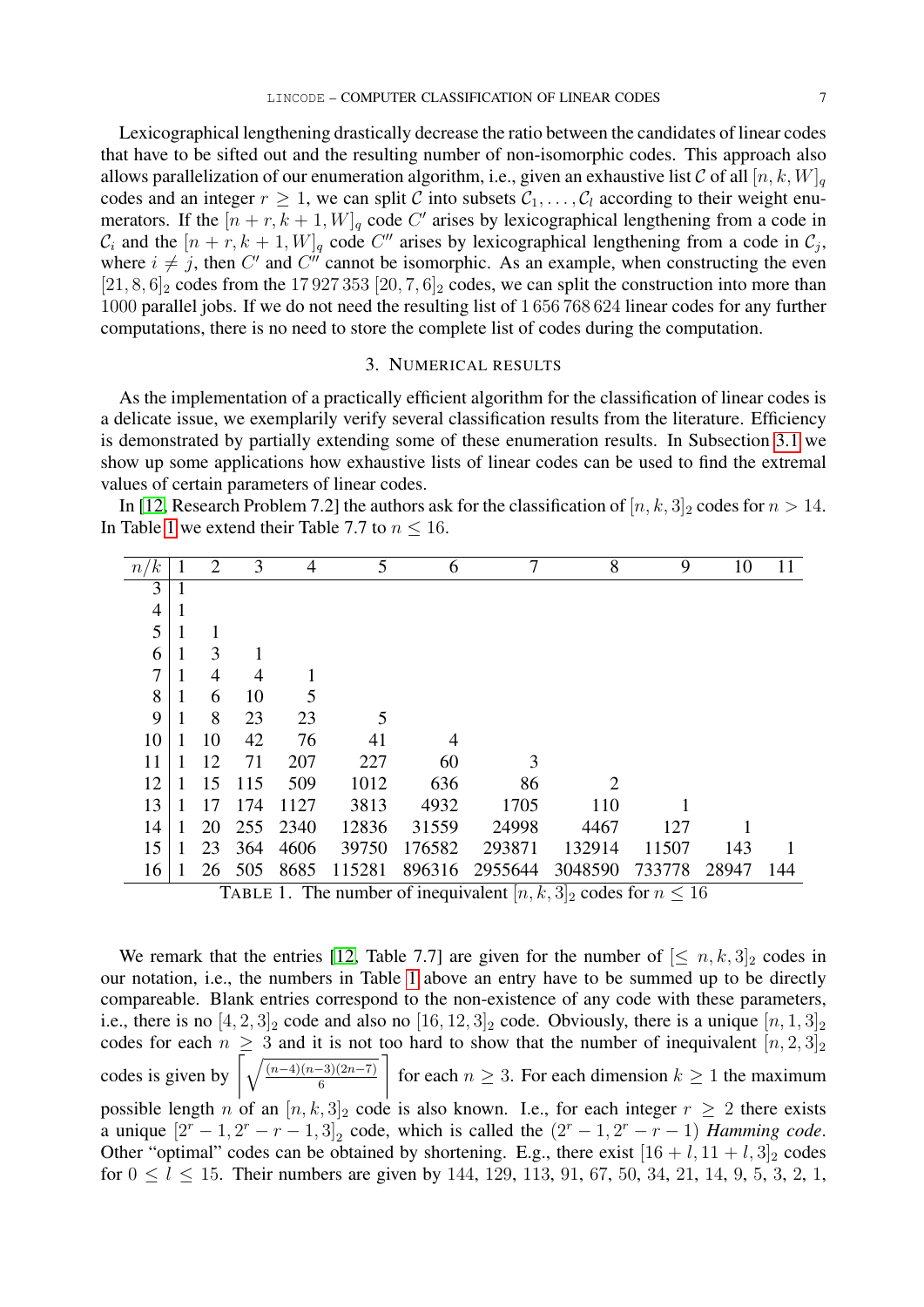1, 1. More precisely, not all these codes can be obtained by shortening, but we have completely classified them. In [\[18\]](#page-11-4) also the number of inequivalent  $\leq 15, 7, 3$  codes was stated, which coincides with our enumeration. The entire computation of Table [1](#page-6-1) took less than 11 hours of computation time on a single core of a 2.80GHz laptop bought in 2015. As said in [\[18\]](#page-11-4), it is not impossible to further extend the range of the classification, but we will focus on more interesting enumerations in order to demonstrate that also much larger numbers of codes can be classified. For completeness, we remark that we have also replicated the counts in tables 2,3 from [\[18\]](#page-11-4).

<span id="page-7-0"></span>

|  |  | # 8561 129586 1813958 16021319 60803805 73340021 22198835 1314705 11341 24            |  |  |  |
|--|--|---------------------------------------------------------------------------------------|--|--|--|
|  |  | TABLE 2. The number of inequivalent even $\leq 19, k, 4$ codes for $4 \leq k \leq 13$ |  |  |  |

In [\[5,](#page-11-7) Table 5] the counts of the even  $\leq 18, k, 4]_2$  codes are stated. We have verified these results and present the counts for the even  $\leq 19, k, 4$  codes in Table [2.](#page-7-0) The counts of the even  $[\leq 20, k, 6]_2$  codes are presented in [\[5,](#page-11-7) Table 4]. We have verified these results and extended them to length  $n \leq 21$  in Table [3](#page-7-1) (excluding the enumeration of the even  $[21, 9, 6]_2$  codes<sup>[5](#page-7-2)</sup>). To turn these multitude of codes into something more manageable, we have used those results to classify all even  $[k+10, k, 6]_2$  codes. For  $k \ge 12$  their numbers are given by 127, 8, and 1, i.e., there is a unique even  $[24, 14, 6]_2$  code, which is e.g. generated by

| 000111111101000000000000 |
|--------------------------|
| 111011111100100000000000 |
| 001101100100010000000000 |
| 011010101000001000000000 |
| 110001110000000100000000 |
| 111101011000000010000000 |
| 101110001000000001000000 |
| 110110110100000000100000 |
| 101010110000000000010000 |
| 101011000100000000001000 |
| 100010011100000000000100 |
| 110101000100000000000010 |
| 01001101000000000000001  |

,

has weight enumerator

 $w_C(x) = x^0 + 336x^6 + 1335x^8 + 3888x^{10} + 5264x^{12} + 3888x^{14} + 1335x^{16} + 336x^{18} + x^{24}$ 

and has an automorphism group of order 96. The non-existence of a  $[25, 15, 6]_2$  code is well-known [\[20\]](#page-11-15).

<span id="page-7-1"></span>

| $k$ 3                                                                                           |  |  |  |  |                                                               |  |  |  |  |  |
|-------------------------------------------------------------------------------------------------|--|--|--|--|---------------------------------------------------------------|--|--|--|--|--|
|                                                                                                 |  |  |  |  | # 726 12817 358997 11697757 246537467 1697180017 62180809 738 |  |  |  |  |  |
| TABLE 3. The number of even $\leq 21, k, 6$ <sub>2</sub> codes for $3 \leq k \leq 11, k \neq 9$ |  |  |  |  |                                                               |  |  |  |  |  |

For length  $n = 20$  the most time expensive step, i.e., extending the [19, 7, 6]<sub>2</sub> codes to [20, 8, 6]<sub>2</sub> codes, took roughly 250 hours of computation time on a single core of a 2.80GHz laptop. We

<span id="page-7-2"></span><sup>&</sup>lt;sup>5</sup>Already the 17 927 353 even  $[20, 7, 6]_2$  codes can be extended to 1 656 768 624 even  $[21, 8, 6]_2$  codes, so that we skipped the extension of the 39 994 046 even  $[20, 8, 6]_2$  codes.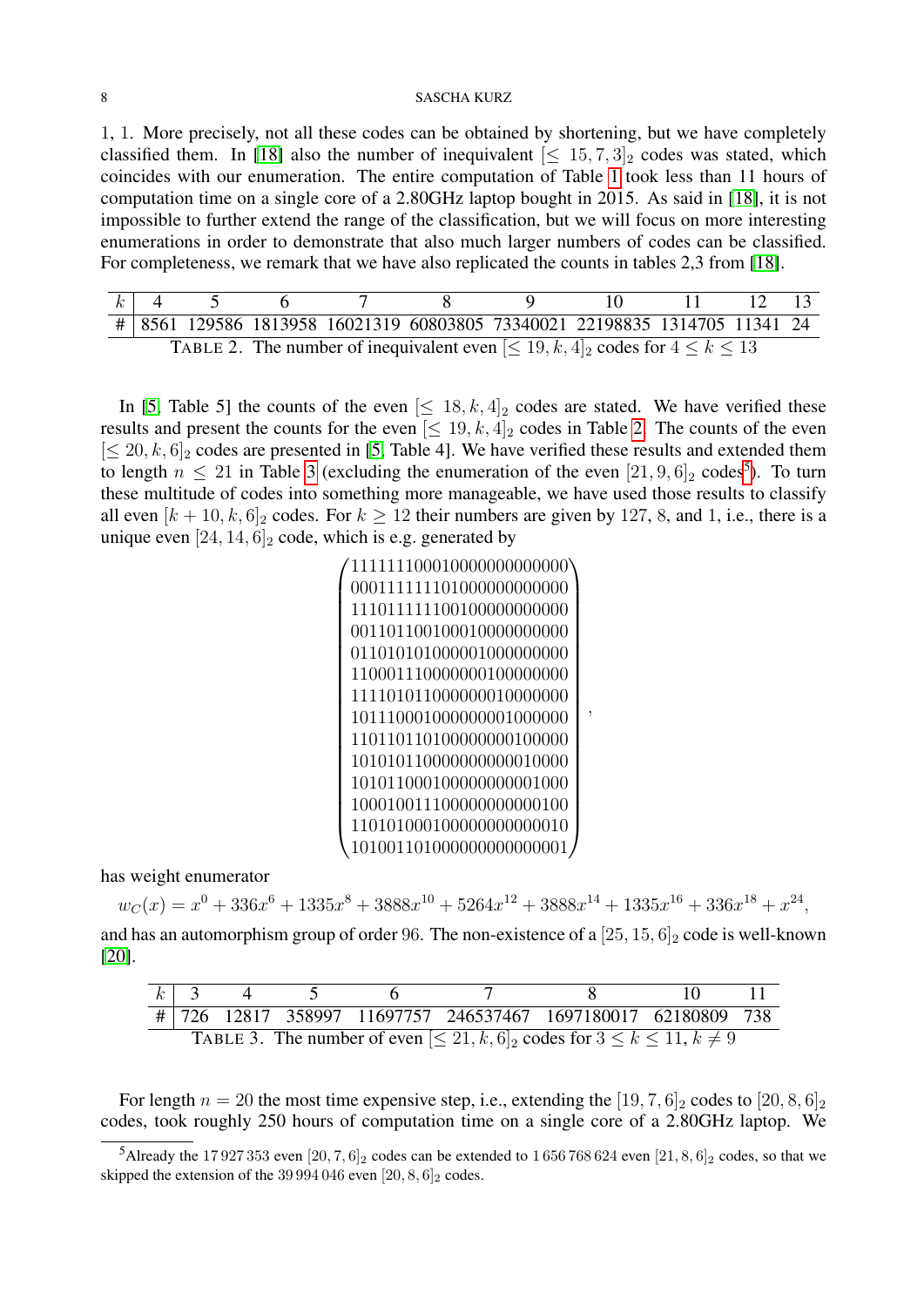remark that the  $[19, k, 4]_2$  codes, where  $k \in \{7, 8, 9, 10\}$ , and the  $[21, k, 6]_2$  codes, where  $k \in$  $\{7, 8, 10\}$ , were enumerated in parallel, i.e., we have partially used the computing nodes of the *High Performance Computing Keylab* from the University of Bayreuth. We have used the oldest cluster btrzx5 that went into operation in 2009.<sup>[6](#page-8-0)</sup> This setup is chosen as an endurance test for our algorithm with hundred parallel jobs. During execution a few hard disks and CPUs died. We have tried our very best to detect possible hardware failures and to rerun all suspicious jobs. However, we are not 100% sure that in those mentioned cases, which run on the computing cluster, the stated numbers are correct, which makes it a perfect opportunity for independent verification by other algorithms.

| n/k | $\overline{c}$ | 3              | 4                | 5              | 6                | 7                | 8                |
|-----|----------------|----------------|------------------|----------------|------------------|------------------|------------------|
| 35  | 0              | 1              | 4                | 4              | 3                | 1                | $\boldsymbol{0}$ |
| 36  | 4              | 10             | 22               | 13             | 4                | $\overline{0}$   | $\boldsymbol{0}$ |
| 37  | 0              | 2              | 7                | 10             | 3                | 1                | $\boldsymbol{0}$ |
| 38  | 0              | 1              | 6                | 12             | 10               | 3                | 1                |
| 39  | 3              | 15             | 34               | 41             | 23               | 8                | $\overline{2}$   |
| 40  | $\overline{0}$ | 6              | 25               | 40             | 30               | 10               | $\mathbf{1}$     |
| 41  | 0              | $\overline{0}$ | $\boldsymbol{0}$ | $\overline{0}$ | $\boldsymbol{0}$ | $\boldsymbol{0}$ | $\boldsymbol{0}$ |
| 42  | $\overline{2}$ | 17             | 52               | 44             | 15               | $\overline{0}$   | $\boldsymbol{0}$ |
| 43  | $\overline{0}$ | 6              | 32               | 40             | 16               | 3                | $\boldsymbol{0}$ |
| 44  | 0              | 2              | 14               | 22             | 17               | 6                | 1                |
| 45  | 5              | 31             | 141              | 190            | 72               | 13               | $\boldsymbol{0}$ |
| 46  | 0              | 6              | 56               | 122            | 71               | 18               | 3                |
| 47  | $\overline{0}$ | $\overline{2}$ | 29               | 92             | 89               | 36               | 8                |
| 48  | 5              | 44             | 297              | 705            | 468              | 128              | 28               |
| 49  | 0              | 15             | 177              | 613            | 596              | 219              | 37               |
| 50  | $\overline{0}$ | $\overline{2}$ | 39               | 217            | 295              | 149              | 40               |
| 51  | 3              | 54             | 572              | 2405           | 2263             | 712              | 165              |
| 52  | 0              | 18             | 333              | 1828           | 2909             | 1595             | 448              |
| 53  | 0              | 6              | 116              | 1008           | 3512             | 3018             | 815              |
| 54  | 8              | 91             | 1427             | 11121          | 23835            | 16641            | 2718             |
| 55  | $\overline{0}$ | 19             | 651              | 4682           | 5839             | 1789             | 212              |
|     |                |                |                  |                |                  |                  |                  |

<span id="page-8-1"></span>TABLE 4. The number of 9-divisible  $[n, k, 9]_3$  codes for  $35 \le n \le 55$  and  $2 \le k \le 8$ 

## Moreover, we have verified

- the explicit numbers of the optimal binary codes of dimension 8 in [\[5,](#page-11-7) Table 8];
- the enumerations results for the uniqueness of the  $[46, 9, 20]_2$  code presented in [\[14\]](#page-11-16);
- the enumeration of the projective 2, 4-, and 8-divisible binary linear codes from [\[9\]](#page-11-17);
- the counts of 9-divisible ternary codes in [\[5,](#page-11-7) Table 6]; and
- the counts of 4-divisible quaternary codes in [\[5,](#page-11-7) Table 7].

Just to also have an extended example for a field size  $q > 2$  we have extended the results from [\[5,](#page-11-7) Table 6] on 9-divisible ternary codes to dimensions  $k \le 8$  and length  $n \le 55$ , see Table [4.](#page-8-1) The conspicuous zero row for length  $n = 41$  has a theoretical explanation, i.e., there is no 9-divisible  $[41, k]_3$  code at all, see [\[13,](#page-11-18) Theorem 1].<sup>[7](#page-8-2)</sup>

<span id="page-8-0"></span><sup>6</sup>The precise technical details can be found at [https://www.bzhpc.uni-bayreuth.de/de/keylab/](https://www.bzhpc.uni-bayreuth.de/de/keylab/Cluster/btrzx5_page/index.html) [Cluster/btrzx5\\_page/index.html](https://www.bzhpc.uni-bayreuth.de/de/keylab/Cluster/btrzx5_page/index.html).

<span id="page-8-2"></span><sup>&</sup>lt;sup>7</sup>More precisely,  $41 = 2 \cdot 13 + 2 \cdot 12 - 1 \cdot 9$  is a certificate for the fact that such a code does not exist, see [\[13,](#page-11-18) Theorem 1, Example 6].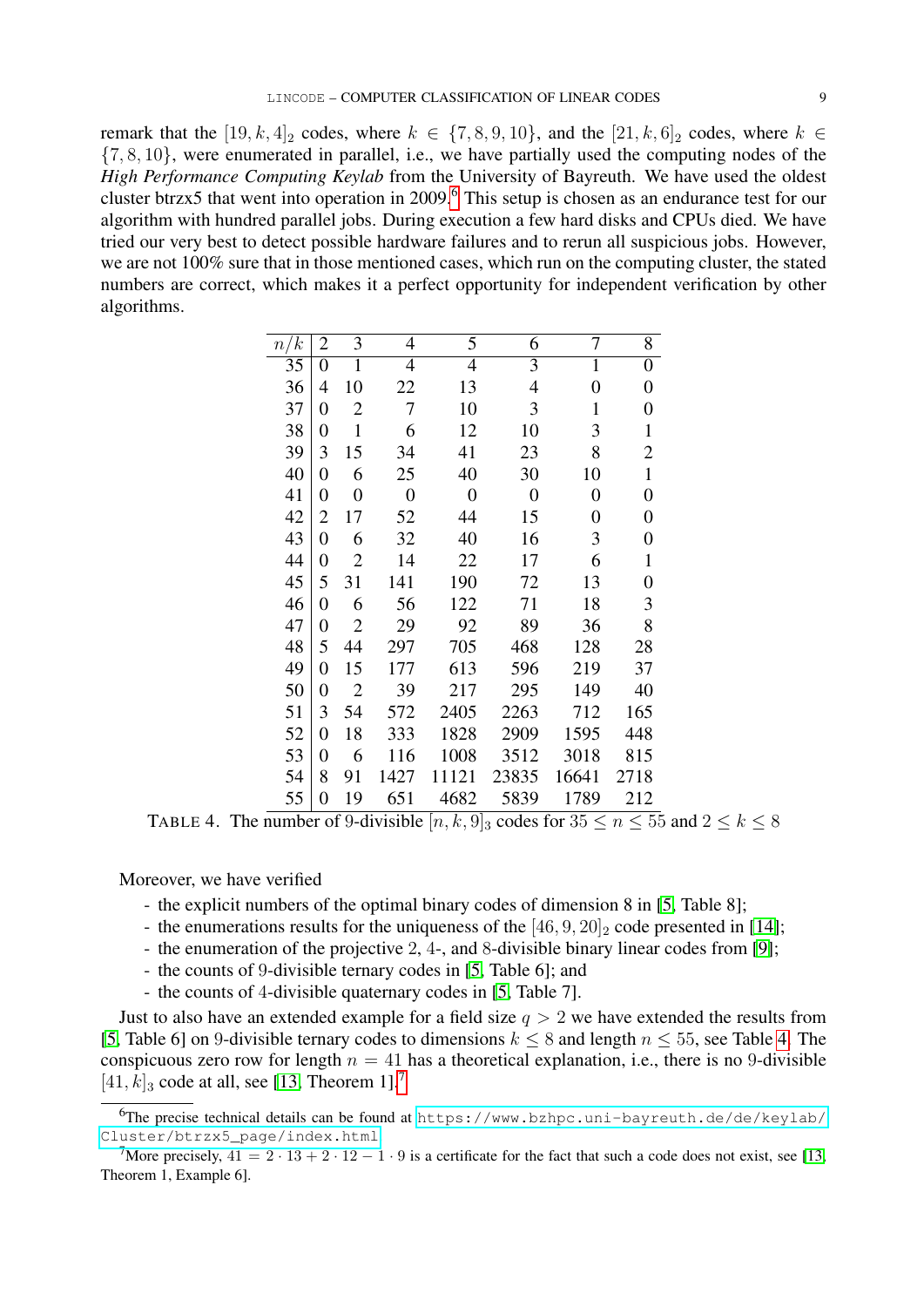<span id="page-9-0"></span>3.1. Applications. In this subsection we want to exemplarily show up, that exhaustive enumeration results of linear codes can of course be used to obtain results for special subclasses of codes and their properties by simply checking all codes. For our first example we remark that the support of a codeword is the set of its non-zero coordinates. A non-zero codeword  $c$  of a linear code  $C$ is called minimal if the support of no other non-zero codeword is contained in the support of  $c$ , see e.g. [\[1\]](#page-11-19). By  $m_2(n, k)$  we denote the minimum number of minimal codewords of a projective<sup>[8](#page-9-1)</sup>  $[n, k]_2$  code. In Table [5](#page-9-2) we state the exact values of  $m_2(n, k)$  for all  $2 \leq k \leq n \leq 15$  obtained by enumerating all projective codes with these parameters.

| n/k | 2                                                          | 3 | 4  | 5  | 6  | 7  | 8  | 9  | 10 | 11 | 12 | 13 | 14 | 15 |
|-----|------------------------------------------------------------|---|----|----|----|----|----|----|----|----|----|----|----|----|
| 3   | 3                                                          | 3 |    |    |    |    |    |    |    |    |    |    |    |    |
| 4   |                                                            | 4 | 4  |    |    |    |    |    |    |    |    |    |    |    |
| 5   |                                                            | 6 | 5  | 5  |    |    |    |    |    |    |    |    |    |    |
| 6   |                                                            | 7 | 6  | 6  | 6  |    |    |    |    |    |    |    |    |    |
| 7   |                                                            | 7 | 8  | 7  | 7  | 7  |    |    |    |    |    |    |    |    |
| 8   |                                                            |   | 8  | 9  | 8  | 8  | 8  |    |    |    |    |    |    |    |
| 9   |                                                            |   | 12 | 9  | 9  | 9  | 9  | 9  |    |    |    |    |    |    |
| 10  |                                                            |   | 14 | 10 | 10 | 10 | 10 | 10 | 10 |    |    |    |    |    |
| 11  |                                                            |   | 14 | 15 | 11 | 11 | 11 | 11 | 11 | 11 |    |    |    |    |
| 12  |                                                            |   | 15 | 15 | 13 | 12 | 12 | 12 | 12 | 12 | 12 |    |    |    |
| 13  |                                                            |   | 15 | 16 | 14 | 13 | 13 | 13 | 13 | 13 | 13 | 13 |    |    |
| 14  |                                                            |   | 15 | 16 | 14 | 15 | 14 | 14 | 14 | 14 | 14 | 14 | 14 |    |
| 15  |                                                            |   | 15 | 16 | 17 | 15 | 16 | 15 | 15 | 15 | 15 | 15 | 15 | 15 |
|     | $T_{\text{ADIP}}$ 5 m (n k) for $2 < n < 15$ 1 $\lt k < 0$ |   |    |    |    |    |    |    |    |    |    |    |    |    |

<span id="page-9-2"></span>TABLE 5.  $m_2(n,k)$  for  $3 \le n \le 15, 1 \le k \le 9$ 

In our second example we want to use the enumeration results from Table [4](#page-8-1) on ternary 9-divisible linear codes. In [\[10\]](#page-11-20) it was mentioned that the smallest length  $n$  of a projective ternary 9-divisible linear code whose existence is unknown is  $n = 70$ . The possible weights are 9, 18, 27, 36, 45, and 54, since a codeword with weight 63 would yield a projective 3-divisible  $[7, k]_3$  code, which does not exist, see [\[13\]](#page-11-18). Of course it is in principle possible to enumerate all 9-divisible  $[70, k]_3$  codes. However, there are already 85037 such  $[70, 4]_3$  codes and their numbers explode with increasing dimension k. So, let us first derive some conditions on a hypothetical 9-divisible  $[70, k]_3$  code C. By  $A_i$  we denote the number of codewords of weight i of C and by  $B_i$  the number of codewords of weight  $i$  of the dual code of  $C$ . The first equations of the well-known MacWilliams identities, see e.g. [\[16\]](#page-11-21), are given by:

<span id="page-9-3"></span>
$$
1 + A_9 + A_{18} + A_{27} + A_{36} + A_{45} + A_{54} = 3^k
$$
\n(3.1)

$$
70 + 61A_9 + 52A_{18} + 43A_{27} + 34A_{36} + 25A_{45} + 16A_{54} = 70 \cdot 3^{k-1}
$$
\n(3.2)

$$
2415 + 1830A_9 + 1326A_{18} + 903A_{27} + 561A_{36} + 300A_{45} + 120A_{54} = 2415 \cdot 3^{k-2}
$$
\n(3.3)

$$
54740 + 35990A_9 + 22100A_{18} + 12341A_{27} + 5984A_{36} + 2300A_{45} + 560A_{54} = (54740 + B_3)3^{k-3}
$$
 (3.4)

20 times Equation [\(3.1\)](#page-9-3) minus 2 times Equation [\(3.2\)](#page-9-3) plus  $\frac{1}{10}$  times Equation [\(3.3\)](#page-9-3) gives

$$
\frac{3^5}{2} + 81A_9 + \frac{243A_{18}}{5} + \frac{243A_{27}}{10} + \frac{81A_{36}}{10} = \frac{3^k}{6},
$$

<span id="page-9-1"></span><sup>&</sup>lt;sup>8</sup>Duplicating columns in a binary linear code generated by the  $k \times k$  unit matrix results in exactly k minimal codewords, which is the minimum for all  $k$ -dimensional codes.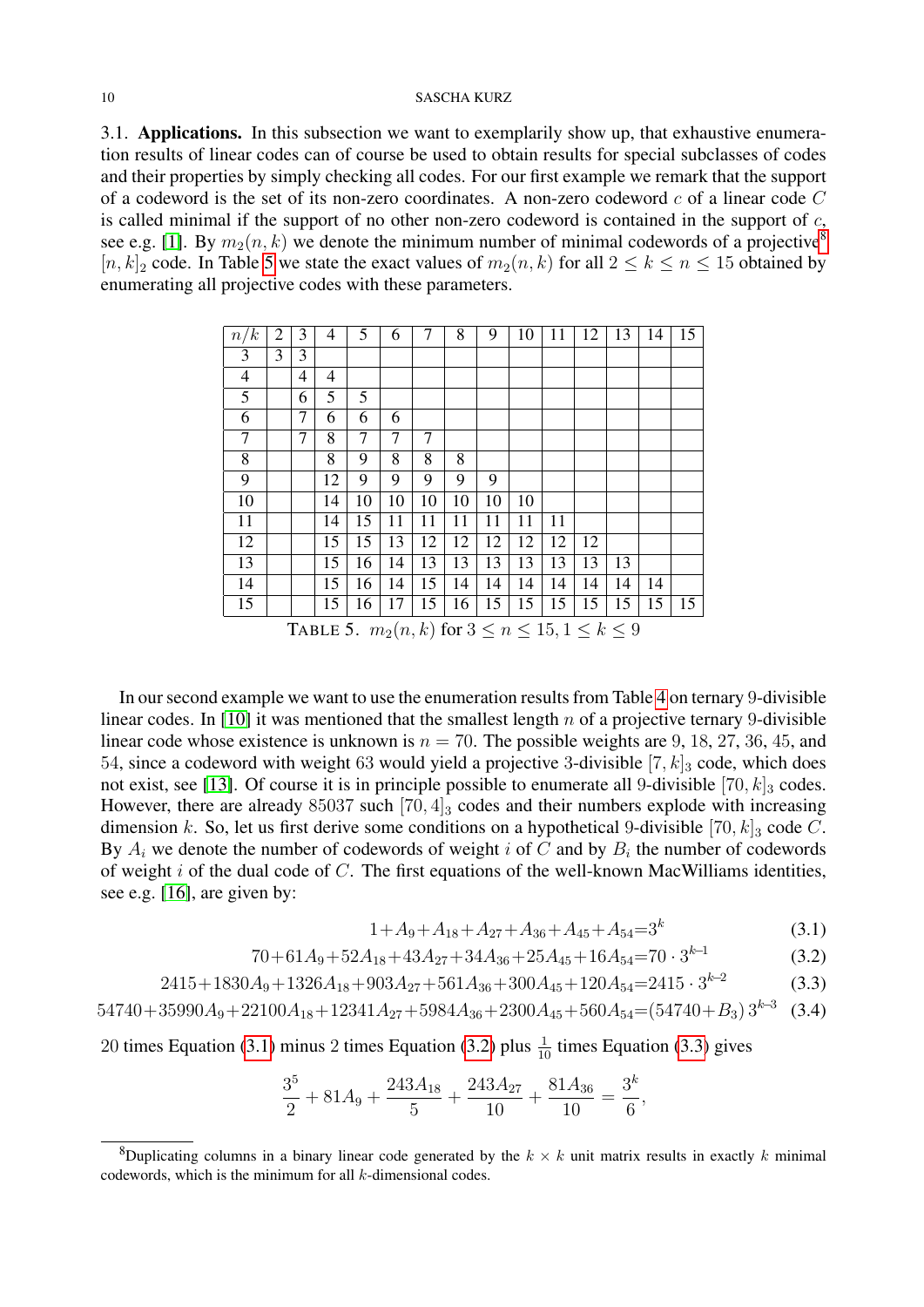so that  $k \ge 6$ , since  $A_i \ge 0$ . For  $k = 6$  the polyhedron given by equations [\(3.1\)-3.4\)](#page-9-3) and the nonegativity constraints  $A_i, B_3 \geq 0$  contains the unique point

$$
A_9 = A_{18} = A_{27} = A_{36} = 0
$$
,  $A_{45} = 588$ ,  $A_{54} = 140$ , and  $B_3 = 280$ .

However, a linear code  $C$  with these parameters would be a 2-weight code and the corresponding strongly regular graph does not exist, see e.g. [\[6\]](#page-11-22) for the details. (We have also excluded this case by exhaustively enumerating the (non-existent)  $[70, 6, \{45, 54\}]$ <sub>3</sub> codes.) Thus, we can assume  $k \ge 7$ . For  $k = 7$  we can again consider the polyhedron given by equations [\(3.1\)-3.4\)](#page-9-3) and the nonegativity constraints  $A_i, B_3 \geq 0$ . Additionally we can assume that the  $A_i$  are even integers. By solving the corresponding integer linear programs we can verify  $A_9 \le 2$ ,  $A_{18} \le 4$ ,  $A_{27} \le 10$ , and  $A_{36} \leq 20$ . Moreover, the first two constraints can be tightened to  $2A_9 + A_{18} \leq 4$ . We also can derive a condition on the length and the minimum column multiplicity, i.e., if a 9-divisible  $[n, k]_3$  code C has minimum column multiplicity  $\Lambda$  and  $n + (7 - k) \cdot \Lambda < 70$ , then C cannot be extended to a 9-divisible  $[70, 7]_3$  code via canonical lengthening, since in each extension step the length can increase by at most Λ. With those conditions we have performed a restricted generation of linear codes. We have indeed constructed a few hundred of  $[69, 6, \{9, 18, 27, 36, 45, 54\}]$ <sub>3</sub> codes with maximum column multiplicity 3. However, none of these was extendable to a projective 9divisible  $[70, 7]_3$  code and we conjecture that no such code exists. Nevertheless, the above extra conditions drastically reduce the search space, it is still too large for our current implementation. In our computational experiments we have stopped the extension using Solvediophant after 10 minutes for each code, while we have seen unfinished lattice point enumerations lasting several hours. Moreover, we were not able to extend all 5-dimensional codes due to their large number.

#### 4. CONCLUSION

<span id="page-10-0"></span>We have presented an algorithm for the classification of linear codes over finite fields based on lattice point enumeration. The lattice point enumeration itself and sifting out isomorphic copies is so far done with available scientific software packages. Using invariants like the weight enumerator of subcodes, see Corollary [2.5,](#page-5-1) the number of candidates before sifting could kept reasonably small. The resulting algorithm is quite competitive compared to e.g. the recent algorithm described in [\[5\]](#page-11-7). There the authors used the appealing technique of canonical augmentation or orderly generation, see e.g. [\[19\]](#page-11-23). The advantage that no pairs of codes have to be checked whether they are isomorphic comes at the cost that the computation of the canonical form is relatively costly, see [\[5\]](#page-11-7). Allowing not only a single canonical extension, but a relatively small number of extensions that may lead to isomorphic codes, might be a practically efficient alternative. We have also demonstrated that the algorithm can be run in parallel.

However, we think that our implementation can still be further improved. In some cases the used lattice point enumeration algorithm Solvediophant takes quite long to verify that a certain code does not allow an extension, while integer linear programming solvers like e.g.  $C_{\text{P}}$ quickly verify infeasibility. Especially the computational experiments at the end of Subsection [3.1](#page-9-0) suggest, that it is worthwhile to try to speed up the lattice point enumeration. We propose the extension of Table [4](#page-8-1) as a specific open problem.

Also it would be beneficial if at least some restriction of a lexicographical extension could be directly formulated as valid constraints in the integer linear programming formulation of Lemma [2.1.](#page-2-2) So far we have not used known automorphisms of the linear code that should be extended. It is not implausible to expect that there for different parameter ranges different algorithmic choices can perform better. In any case, we have demonstrated that it is indeed possible to exhaustively classify sets of linear codes of magnitude  $10^9$ , which was not foreseeable at the time of [\[12\]](#page-11-5).